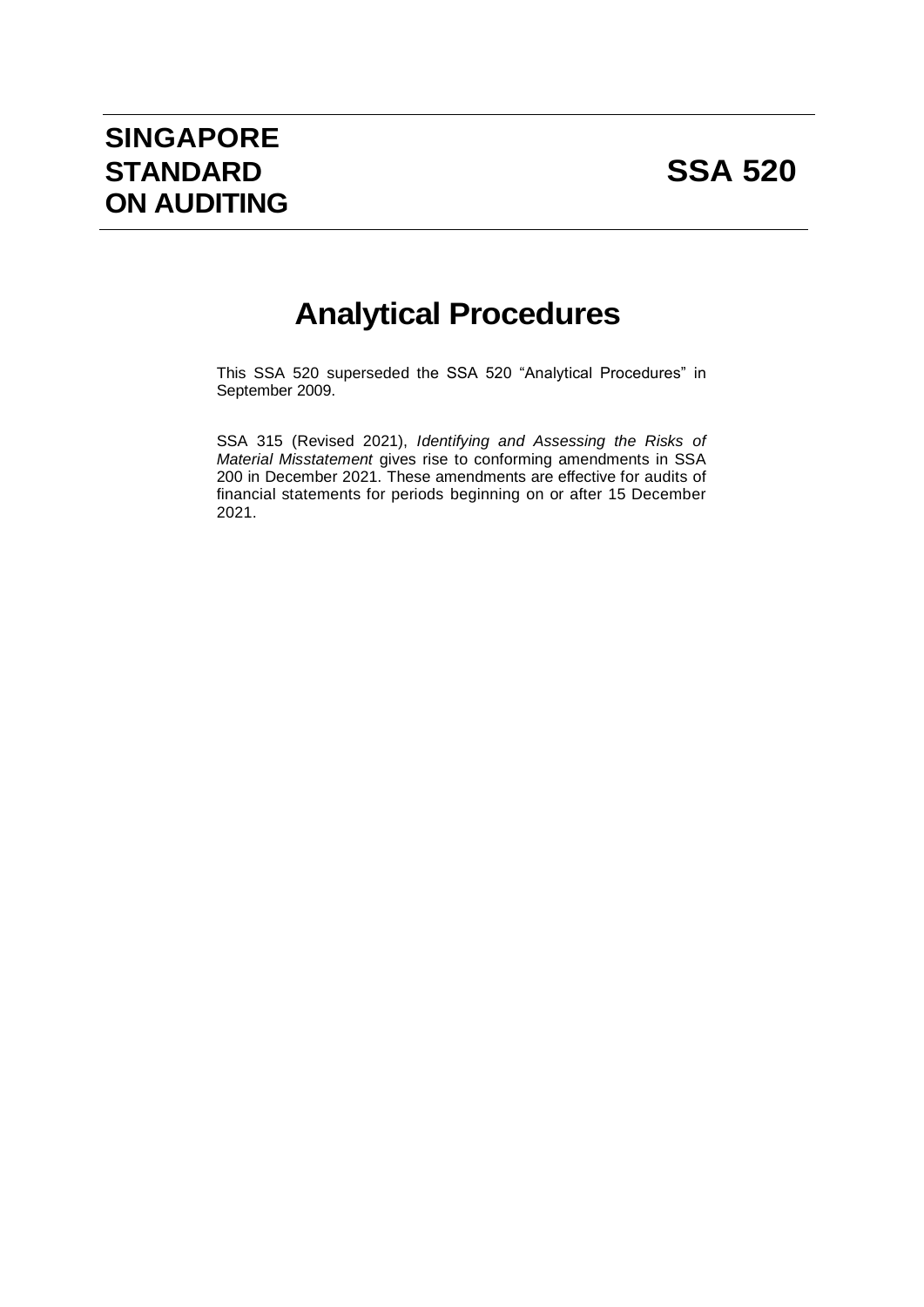# **SINGAPORE STANDARD ON AUDITING 520 ANALYTICAL PROCEDURES**

(Effective for audits of financial statements for periods beginning on or after 15 December 2021)

#### **CONTENTS**

Paragraph

| <b>Foreword</b>                                                      |                 |
|----------------------------------------------------------------------|-----------------|
| Introduction                                                         |                 |
| Scope of this SSA                                                    | 1               |
| <b>Effective Date</b>                                                | $\overline{2}$  |
| <b>Objectives</b>                                                    | 3               |
| <b>Definition</b>                                                    | 4               |
| <b>Requirements</b>                                                  |                 |
| <b>Substantive Analytical Procedures</b>                             | 5               |
| Analytical Procedures that Assist When Forming an Overall Conclusion | $6\phantom{1}6$ |
| <b>Investigating Results of Analytical Procedures</b>                | $\overline{7}$  |
| <b>Application and Other Explanatory Material</b>                    |                 |
| Definition of Analytical Procedures                                  | $A1-A3$         |
| <b>Substantive Analytical Procedures</b>                             | A4-A16          |
| Analytical Procedures that Assist When Forming an Overall Conclusion | A17-A19         |
| <b>Investigating Results of Analytical Procedures</b>                | A20-A21         |

Singapore Standard on Auditing (SSA) 520, "Analytical Procedures" should be read in conjunction with SSA 200, "Overall Objectives of the Independent Auditor and the Conduct of an Audit in Accordance with Singapore Standards on Auditing."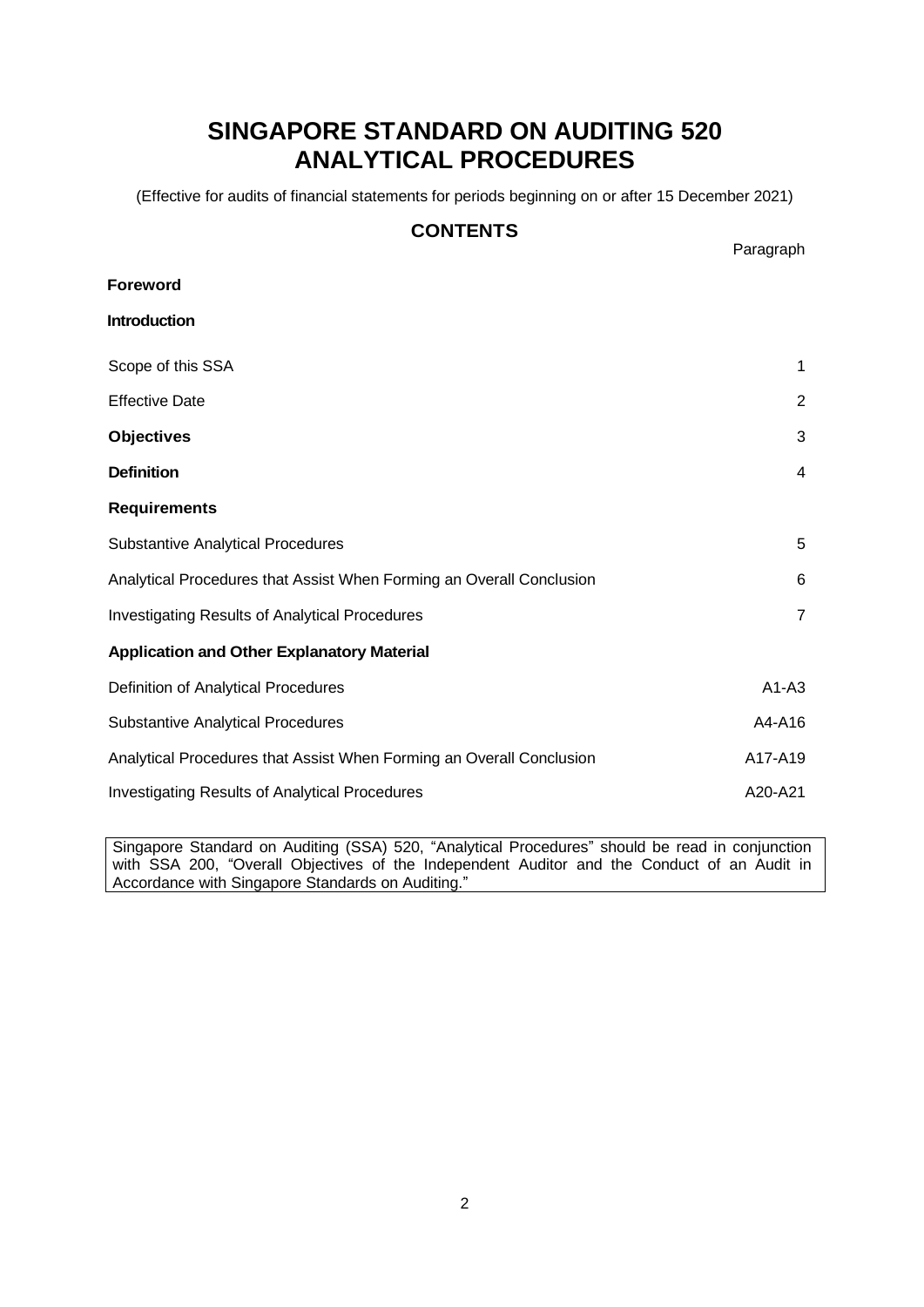# **SINGAPORE STANDARD SSA 520 ON AUDITING**

## **Foreword**

This Standard is based on International Standard on Auditing 520.

### **Introduction**

### **Scope of this SSA**

1. This Singapore Standard on Auditing (SSA) deals with the auditor's use of analytical procedures as substantive procedures ("substantive analytical procedures"). It also deals with the auditor's responsibility to perform analytical procedures near the end of the audit that assist the auditor when forming an overall conclusion on the financial statements. SSA 315 (Revised 2021)<sup>1</sup> deals with the use of analytical procedures as risk assessment procedures. SSA 330 includes requirements and guidance regarding the nature, timing and extent of audit procedures in response to assessed risks; these audit procedures may include substantive analytical procedures.<sup>2</sup>

#### **Effective Date**

2. This SSA is effective for audits of financial statements for periods beginning on or after 15 December 2021.

### **Objectives**

- 3. The objectives of the auditor are:
	- (a) To obtain relevant and reliable audit evidence when using substantive analytical procedures; and
	- (b) To design and perform analytical procedures near the end of the audit that assist the auditor when forming an overall conclusion as to whether the financial statements are consistent with the auditor's understanding of the entity.

# **Definition**

4. For the purposes of the SSAs, the term "analytical procedures" means evaluations of financial information through analysis of plausible relationships among both financial and nonfinancial data. Analytical procedures also encompass such investigation as is necessary of identified fluctuations or relationships that are inconsistent with other relevant information or that differ from expected values by a significant amount. (Ref: Para. A1-A3)

<sup>1</sup> SSA 315 (Revised 2021), "Identifying and Assessing the Risks of Material Misstatement," paragraph 14(b).

 $2$  SSA 330, "The Auditor's Reponses to Assessed Risks," paragraphs 6 and 18.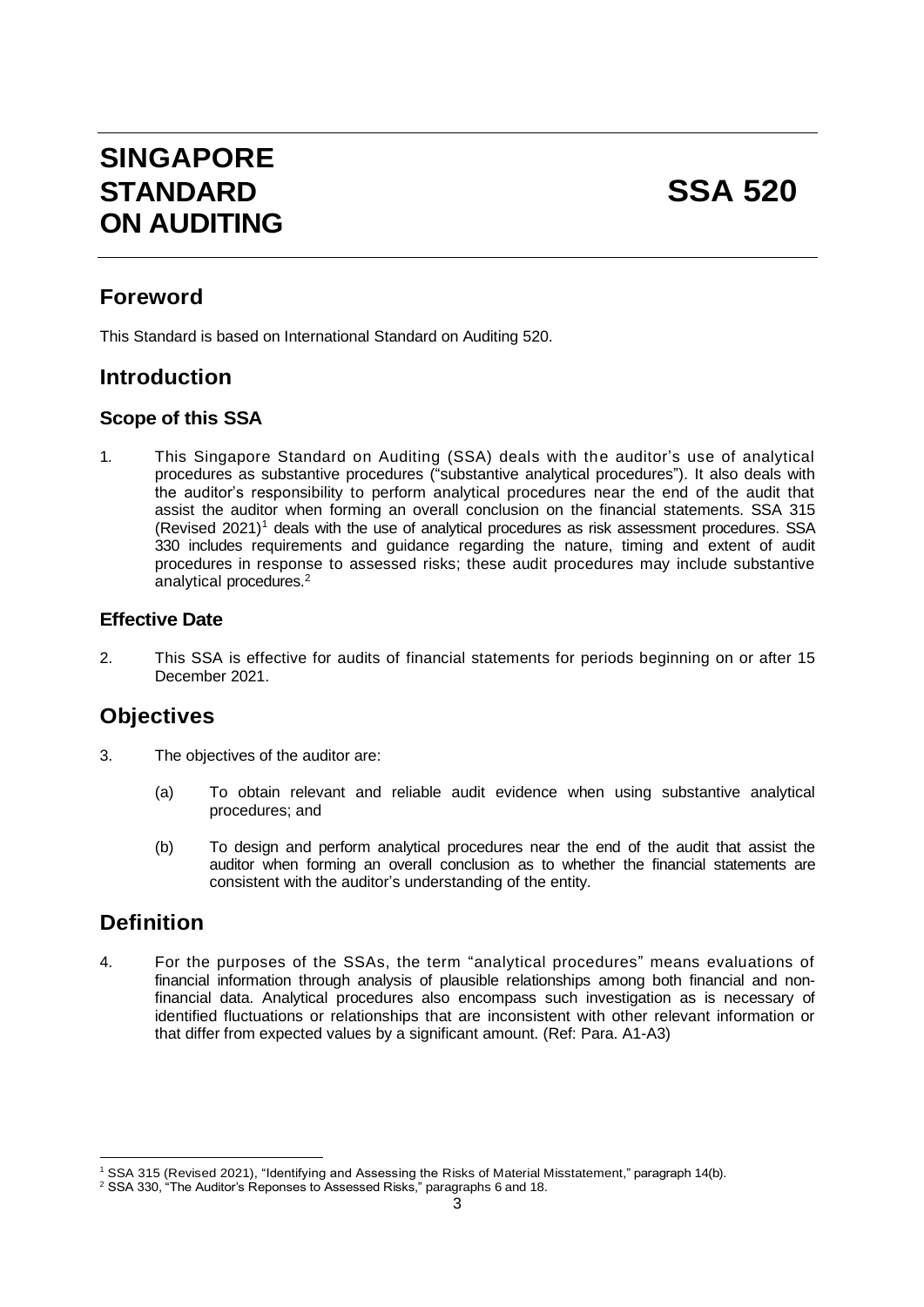# **Requirements**

#### **Substantive Analytical Procedures**

- 5. When designing and performing substantive analytical procedures, either alone or in combination with tests of details, as substantive procedures in accordance with SSA 330, $3$  the auditor shall: (Ref: Para. A4-A5)
	- (a) Determine the suitability of particular substantive analytical procedures for given assertions, taking account of the assessed risks of material misstatement and tests of details, if any, for these assertions; (Ref: Para. A6-A11)
	- (b) Evaluate the reliability of data from which the auditor's expectation of recorded amounts or ratios is developed, taking account of source, comparability, and nature and relevance of information available, and controls over preparation; (Ref: Para. A12- A14)
	- (c) Develop an expectation of recorded amounts or ratios and evaluate whether the expectation is sufficiently precise to identify a misstatement that, individually or when aggregated with other misstatements, may cause the financial statements to be materially misstated; and (Ref: Para. A15)
	- (d) Determine the amount of any difference of recorded amounts from expected values that is acceptable without further investigation as required by paragraph 7. (Ref: Para. A16)

#### **Analytical Procedures that Assist When Forming an Overall Conclusion**

6. The auditor shall design and perform analytical procedures near the end of the audit that assist the auditor when forming an overall conclusion as to whether the financial statements are consistent with the auditors understanding of the entity. (Ref: Para. A17-A19)

#### **Investigating Results of Analytical Procedures**

- 7. If analytical procedures performed in accordance with this SSA identify fluctuations or relationships that are inconsistent with other relevant information or that differ from expected values by a significant amount, the auditor shall investigate such differences by:
	- (a) Inquiring of management and obtaining appropriate audit evidence relevant to management's responses; and
	- (b) Performing other audit procedures as necessary in the circumstances. (Ref: Para. A20- A21)

**<sup>\*\*\*</sup>**

<sup>3</sup> SSA 330, paragraph 18.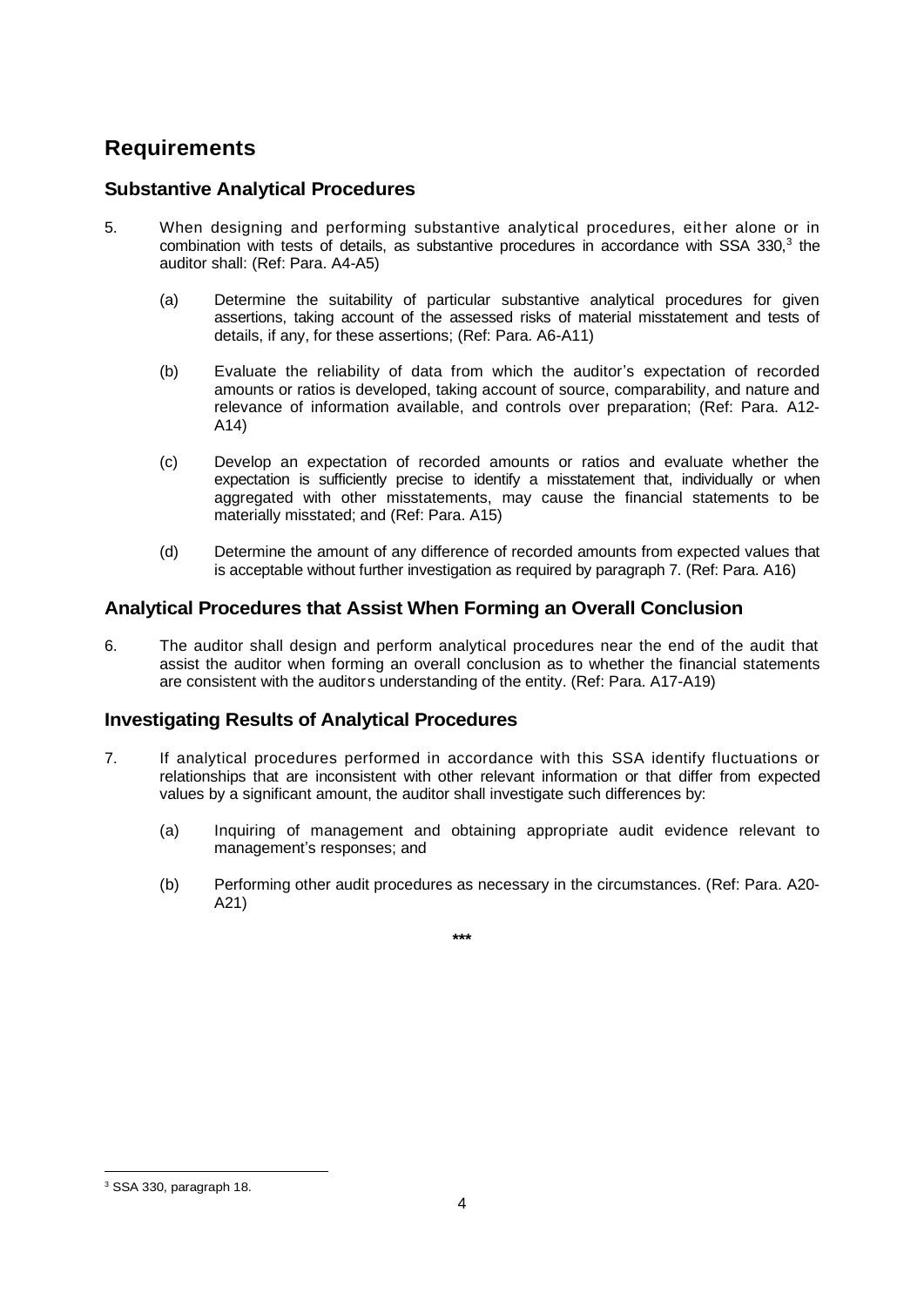# **Application and Other Explanatory Material**

#### **Definition of Analytical Procedures** (Ref: Para. 4)

- A1. Analytical procedures include the consideration of comparisons of the entity's financial information with, for example:
	- Comparable information for prior periods.
	- Anticipated results of the entity, such as budgets or forecasts, or expectations of the auditor, such as an estimation of depreciation.
	- Similar industry information, such as a comparison of the entity's ratio of sales to accounts receivable with industry averages or with other entities of comparable size in the same industry.
- A2. Analytical procedures also include consideration of relationships, for example:
	- Among elements of financial information that would be expected to conform to a predictable pattern based on the entity's experience, such as gross margin percentages.
	- Between financial information and relevant non-financial information, such as payroll costs to number of employees.
- A3. Various methods may be used to perform analytical procedures. These methods range from performing simple comparisons to performing complex analyses using advanced statistical techniques. Analytical procedures may be applied to consolidated financial statements, components and individual elements of information.

#### **Substantive Analytical Procedures** (Ref: Para. 5)

- A4. The auditor's substantive procedures at the assertion level may be tests of details, substantive analytical procedures, or a combination of both. The decision about which audit procedures to perform, including whether to use substantive analytical procedures, is based on the auditor's judgment about the expected effectiveness and efficiency of the available audit procedures to reduce audit risk at the assertion level to an acceptably low level.
- A5. The auditor may inquire of management as to the availability and reliability of information needed to apply substantive analytical procedures, and the results of any such analytical procedures performed by the entity. It may be effective to use analytical data prepared by management, provided the auditor is satisfied that such data is properly prepared.

#### *Suitability of Particular Analytical Procedures for Given Assertions* (Ref: Para. 5(a))

- A6. Substantive analytical procedures are generally more applicable to large volumes of transactions that tend to be predictable over time. The application of planned analytical procedures is based on the expectation that relationships among data exist and continue in the absence of known conditions to the contrary. However, the suitability of a particular analytical procedure will depend upon the auditor's assessment of how effective it will be in detecting a misstatement that, individually or when aggregated with other misstatements, may cause the financial statements to be materially misstated.
- A7. In some cases, even an unsophisticated predictive model may be effective as an analytical procedure. For example, where an entity has a known number of employees at fixed rates of pay throughout the period, it may be possible for the auditor to use this data to estimate the total payroll costs for the period with a high degree of accuracy, thereby providing audit evidence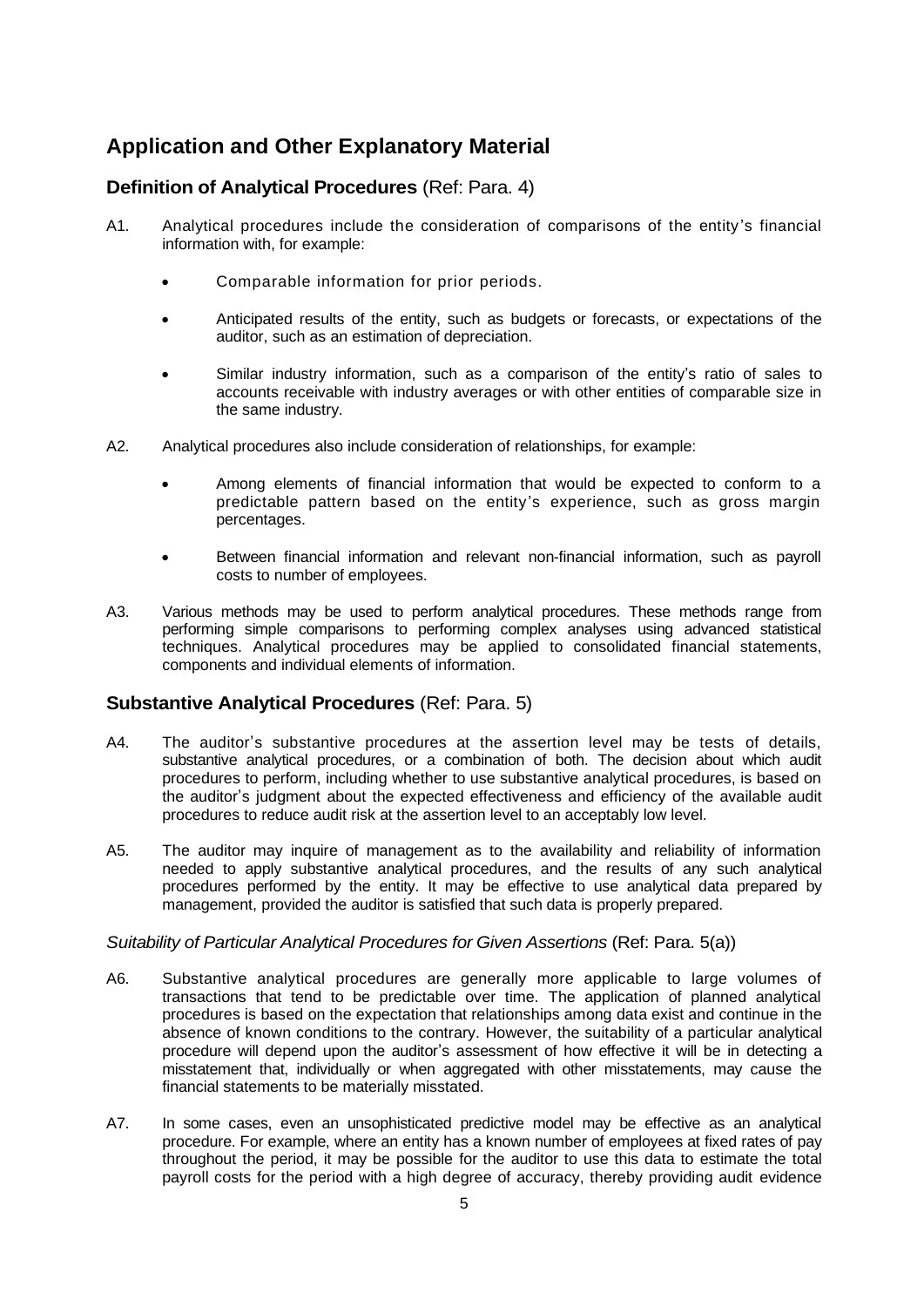for a significant item in the financial statements and reducing the need to perform tests of details on the payroll. The use of widely recognized trade ratios (such as profit margins for different types of retail entities) can often be used effectively in substantive analytical procedures to provide evidence to support the reasonableness of recorded amounts.

- A8. Different types of analytical procedures provide different levels of assurance. Analytical procedures involving, for example, the prediction of total rental income on a building divided into apartments, taking the rental rates, the number of apartments and vacancy rates into consideration, can provide persuasive evidence and may eliminate the need for further verification by means of tests of details, provided the elements are appropriately verified. In contrast, calculation and comparison of gross margin percentages as a means of confirming a revenue figure may provide less persuasive evidence, but may provide useful corroboration if used in combination with other audit procedures.
- A9. The determination of the suitability of particular substantive analytical procedures is influenced by the nature of the assertion and the auditors assessment of the risk of material misstatement. For example, if controls over sales order processing are deficient, the auditor may place more reliance on tests of details rather than on substantive analytical procedures for assertions related to receivables.
- A10. Particular substantive analytical procedures may also be considered suitable when tests of details are performed on the same assertion. For example, when obtaining audit evidence regarding the valuation assertion for accounts receivable balances, the auditor may apply analytical procedures to an aging of customers' accounts in addition to performing tests of details on subsequent cash receipts to determine the collectability of the receivables.

Considerations Specific to Public Sector Entities

A11. The relationships between individual financial statement items traditionally considered in the audit of business entities may not always be relevant in the audit of governments or other non-business public sector entities; for example, in many public sector entities there may be little direct relationship between revenue and expenditure. In addition, because expenditure on the acquisition of assets may not be capitalized, there may be no relationship between expenditures on, for example, inventories and fixed assets and the amount of those assets reported in the financial statements. Also, industry data or statistics for comparative purposes may not be available in the public sector. However, other relationships may be relevant, for example, variations in the cost per kilometer of road construction or the number of vehicles acquired compared with vehicles retired.

#### *The Reliability of the Data* (Ref: Para. 5(b))

- A12. The reliability of data is influenced by its source and nature and is dependent on the circumstances under which it is obtained. Accordingly, the following are relevant when determining whether data is reliable for purposes of designing substantive analytical procedures:
	- (a) Source of the information available. For example, information may be more reliable<sup>4</sup> when it is obtained from independent sources outside the entity;
	- (b) Comparability of the information available. For example, broad industry data may need to be supplemented to be comparable to that of an entity that produces and sells specialized products;
	- (c) Nature and relevance of the information available. For example, whether budgets have been established as results to be expected rather than as goals to be achieved; and

<sup>4</sup> SSA 500, "Audit Evidence," paragraph A31.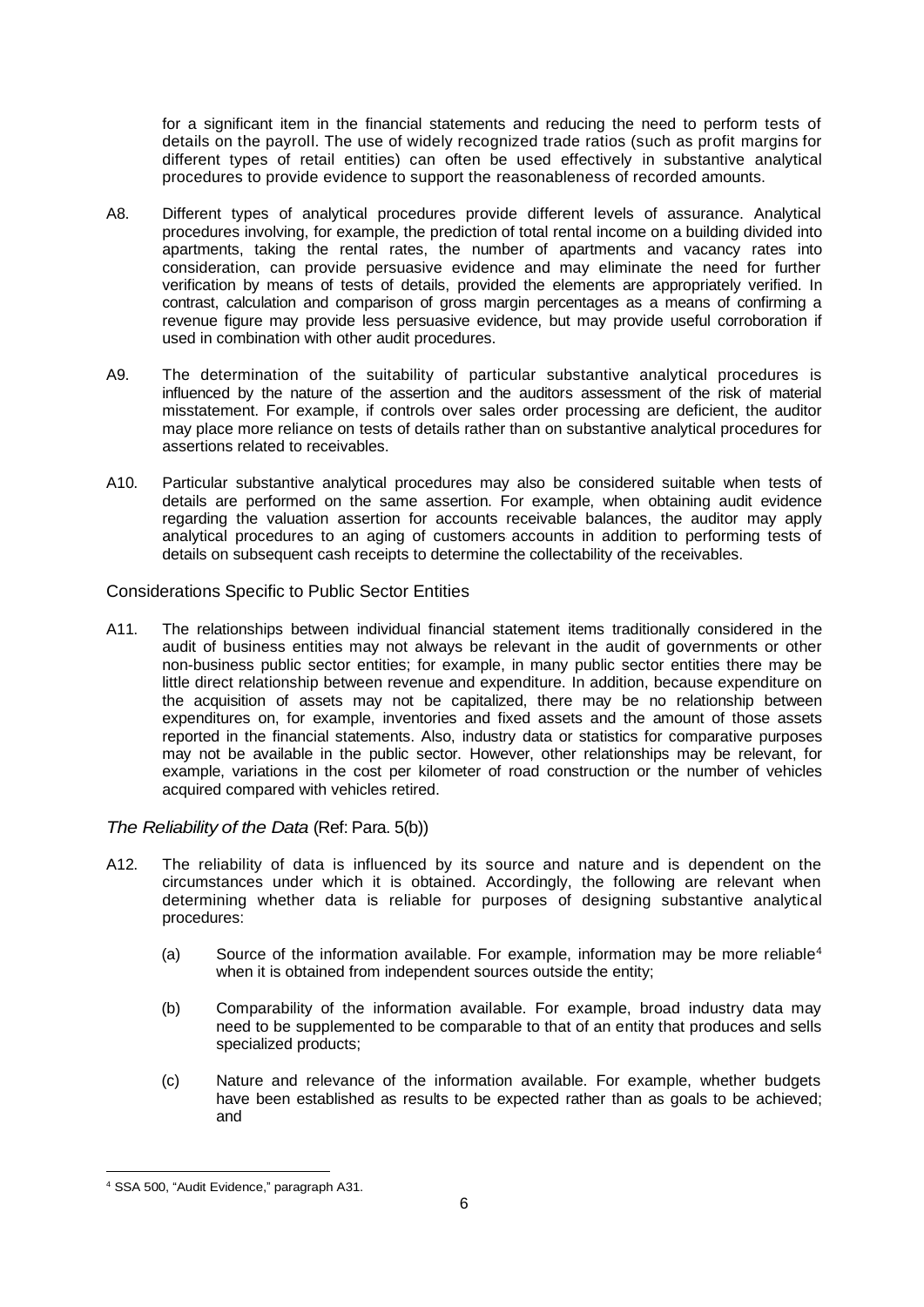- (d) Controls over the preparation of the information that are designed to ensure its completeness, accuracy and validity. For example, controls over the preparation, review and maintenance of budgets.
- A13. The auditor may consider testing the operating effectiveness of controls, if any, over the entity's preparation of information used by the auditor in performing substantive analytical procedures in response to assessed risks. When such controls are effective, the auditor generally has greater confidence in the reliability of the information and, therefore, in the results of analytical procedures. The operating effectiveness of controls over non-financial information may often be tested in conjunction with other tests of controls. For example, in establishing controls over the processing of sales invoices, an entity may include controls over the recording of unit sales. In these circumstances, the auditor may test the operating effectiveness of controls over the recording of unit sales in conjunction with tests of the operating effectiveness of controls over the processing of sales invoices. Alternatively, the auditor may consider whether the information was subjected to audit testing. SSA 500 establishes requirements and provides guidance in determining the audit procedures to be performed on the information to be used for substantive analytical procedures.<sup>5</sup>
- A14. The matters discussed in paragraphs A12(a)-A12(d) are relevant irrespective of whether the auditor performs substantive analytical procedures on the entity's period end financial statements, or at an interim date and plans to perform substantive analytical procedures for the remaining period. SSA 330 establishes requirements and provides guidance substantive procedures performed at an interim date.<sup>6</sup>

*Evaluation of Whether the Expectation Is Sufficiently Precise (Ref: Para. 5(c))* 

- A15. Matters relevant to the auditor's evaluation of whether the expectation can be developed sufficiently precisely to identify a misstatement that, when aggregated with other misstatements, may cause the financial statements to be materially misstated, include:
	- The accuracy with which the expected results of substantive analytical procedures can be predicted. For example, the auditor may expect greater consistency in comparing gross profit margins from one period to another than in comparing discretionary expenses, such as research or advertising.
	- The degree to which information can be disaggregated. For example, substantive analytical procedures may be more effective when applied to financial information on individual sections of an operation or to financial statements of components of a diversified entity, than when applied to the financial statements of the entity as a whole.
	- The availability of the information, both financial and non-financial. For example, the auditor may consider whether financial information, such as budgets or forecasts, and non-financial information, such as the number of units produced or sold, is available to design substantive analytical procedures. If the information is available, the auditor may also consider the reliability of the information as discussed in paragraphs A12- A13 above.

#### *Amount of Difference of Recorded Amounts from Expected Values that Is Acceptable* (Ref: Para. 5(d))

A16. The auditor's determination of the amount of difference from the expectation that can be accepted without further investigation is influenced by materiality<sup>7</sup> and the consistency with the desired level of assurance, taking account of the possibility that a misstatement,

<sup>5</sup> SSA 500, paragraph 10.

<sup>6</sup> SSA 330, paragraphs 22-23.

<sup>7</sup> SSA 320, "Materiality in Planning and Performing an Audit," paragraph A13.